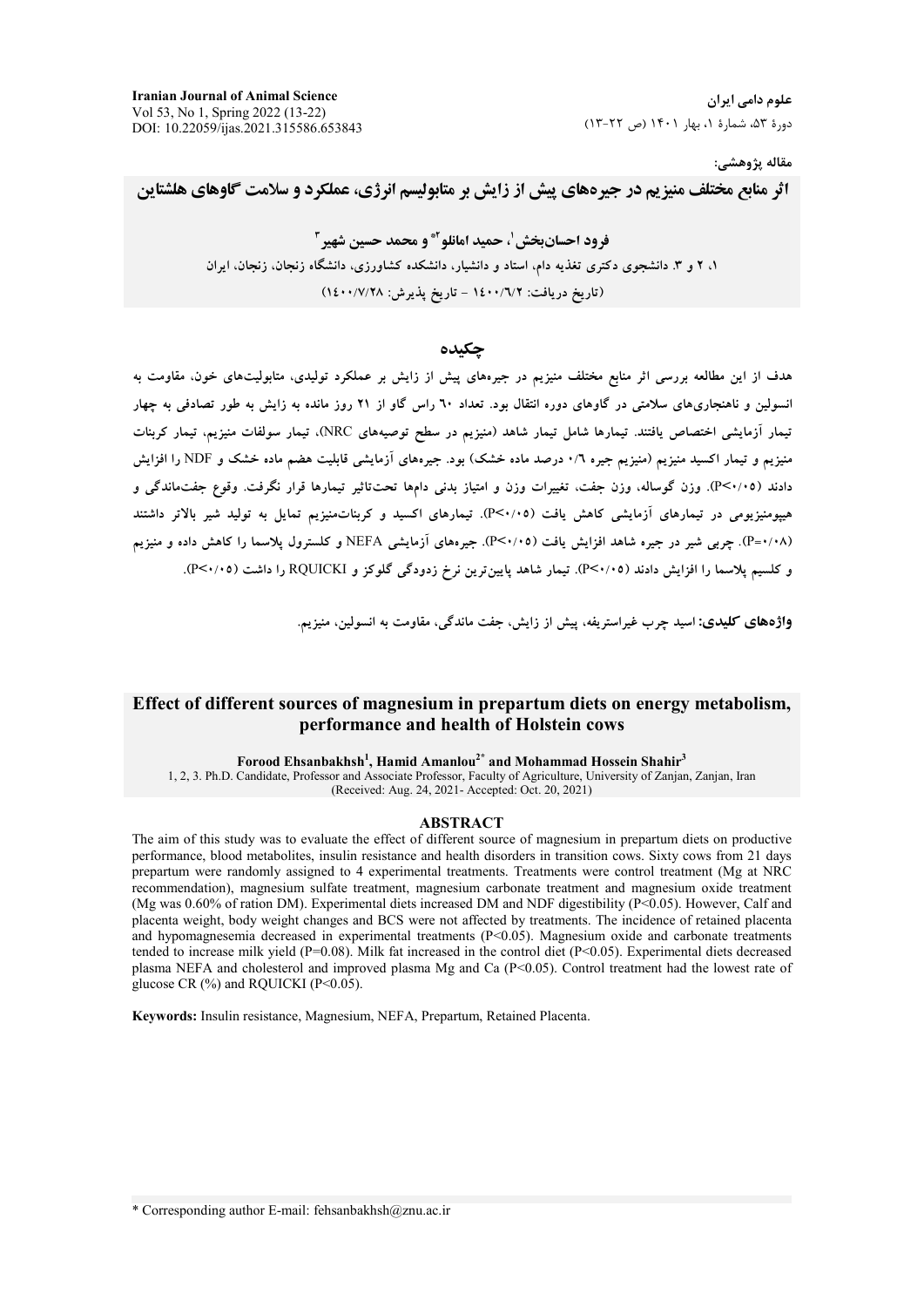ضرورت استفاده از آن در جیرههای دوره انتقال، به نظر میرسد موقعیت متابولیکی ویژه گاوهای شیرده در زمان زایش، هموستاز منیزیم را تخریب کرده و افزودن مكملهاى منيزيم با قابليت جذب مناسب را ضروری میسازد. اکسید، کربنات و سولفات منیزیم از مکملهای رایج منیزیم در جیره گاوهای شیرده هستند. منيزيم اين منابع به ترتيب ٥۶/٢، ٣٠/٨١ و ۸/ ۹ درصد و قابلیت هضم منیزیم در این منابع ۷۰، ۳۵ و ۹۰ درصد برآورد شده است (NRC, 2001). افزایش منیزیم از ۳/۸ به ۱۷/۳ گرم در کیلوگرم جیره با استفاده از اکسید منیزیم توانست میزان جذب

منیزیم و منیزیم پلاسمای گاوهای خشک را افزایش دهد (Jittakhot et al., 2004). افزايش منيزيم جيره با استفاده از اکسید منیزیم باعث بهبود ماده خشک مصرفي و قابليت هضم فيبر شد (Erdman et al., 1982). بررسی عملکرد گاوها با تغذیه مکملهای معدنی متفاوت می تواند شواهدی جهت استفاده راهبردی از منابع معدنی جهت استفاده از یک جیره انتقال موفق و وضعیت مطلوب مواد معدنی را مهیا کند (Leno et al., 2017a). هدف از انجام این مطالعه بررسی اثر افزایش میزان منیزیم و استفاده از منابع مختلف منیزیم همچون سولفات، کربنات و اکسید منیزیم در جیرههای پیش از زايش بر روى عملكرد توليدى، فراسنجههاى پلاسما، مقاومت به انسولین و ناهنجاریهای سلامتی گاوهای هلشتاین در دوره انتقال بود.

# مواد و روشها

این تحقیق در گاوداری کوهسار استان اصفهان انجام شد. تعداد ۶۰ راس گاو هلشتاین ۲ بار زایش و بالاتر با میانگین وزن ۳۱/۲±۷۲۶ کیلوگرم، امتیاز شرایط بدنی ۳/۳۵±۰/۳۲ و در ۲۱ روز مانده به زایش مورد انتظار، در قالب طرح کاملا تصادفی و به صورت گروهی به جیرههای آزمایشی اختصاص یافتند. جیرهها شامل ۱-جیره شاهد: CO (مقدار منیزیم در سطح توصیههای  $\cdot$  ،  $\gamma = \gamma$ جیره سولفات منیزیم: MgS (منیزیم = ۰/۶) درصد ماده خشک جیره)، ۳-جیره کربنات منیزیم MgC (منیزیم = ۰/۶ درصد ماده خشک جیره ) و ۴- جیره اکسید منیزیم MgO (منیزیم = ۰/۶ درصد ماده خشک

### مقدمه

دوره انتقال حساس ترین مرحله از چرخه زندگی گاو شیری می باشد. حفظ سلامت و تولید در این دوره چالش مهمی است که گلههای گاو شیری با آن مواجه هستند (Chapinal et al., 2012). در این دوره کاهش ماده خشک مصرفی به همراه افزایش نیاز به مواد مغذی برای تولید آغوز یا شیر در انتهای آبستنی، باعث می شود گاوها در اوایل شیردهی در توازن منفی مواد مغذی قرار گیرند. این توازن منفی منجر به تحریک بسیج ذخایر بدنی و افزایش غلظت اسیدهای چرب غیراستریفه (NEFA) و بتاهیدروکسی بوتیریک اسید(BHBA) پلاسما شده که خطر ناهنجاریهای متابولیکی را افزایش داده و بازدهی تولید مثل را Ospina et al., 2010; Chapinal et ) كاهش مى دهد al., 2012). منيزيم به عنوان عامل كمكي بيش از ۳۰۰ آنزیم درگیر در متابولیسم انرژی و انسولین، ساخت پروتئين، انقباض عضلات، توليد مثل و هدايت ييامهاى عصبى ايفاى نقش مى كند ( ,NRC, 2001 Grober et al., 2015). میزان منیزیم در جیره های دارای نمک های آنیونیک ۰/۴ درصد ماده خشک توصيه شده است (NRC, 2001). تامين مقدار كافي منیزیم در جیره برای سلامت دام مهم است. در نشخوارکنندگان مقدار منیزیم در دسترس برای متابولیسم و فعالیتهای سلولی به درصد منیزیم جیره و میزان جذب آن از دستگاه گوارش بستگی دارد (NRC, 2001). هيپومنيزيمي باعث كاهش مصرف ماده خشک، اختلالات عصبی و ایجاد نشانههای كلينيكي مي شود (Martin-Tereso et al., 2014).

امروزه پذیرفته شده است که گاوهای شیرده در اواخر أبستني و اوايل دوره شيردهي مقاومت بالاترى به انسولین دارند (De Koster & Opsomer, 2013). منیزیم با تاثیر بر آنزیم تیروزینکیناز و فسفریله کردن گیرندههای انسولین در کاهش مقاومت به انسولین در بافتها تاثير دارد. همچنين تغذيه سطوح بالاتر منيزيم در جیرههای پیش از زایش راهکاری عملی برای Leno et al., ) حلوگیری از هیپوکلسیمی میباشد 2017a). افزون بر نقش منيزيم در متابوليسم سلولي و تاثیر آن در متابولیسم چربی، گلوکز و کلسیم و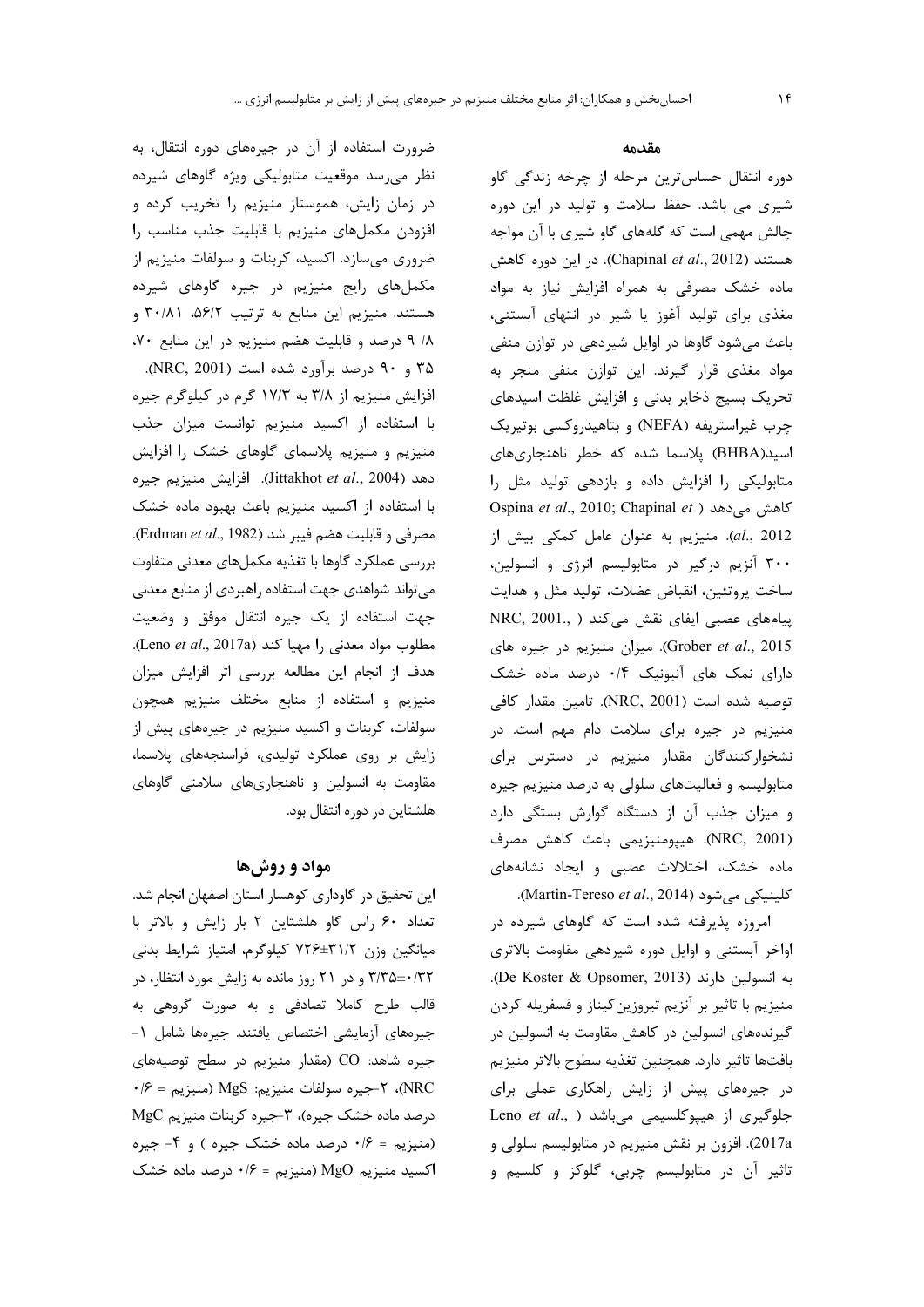جیره) بود. منیزیم جیره شاهد ۰/۳۹ درصد ماده خشک بود که ۰/۲۴ درصد آن از مواد خوراکی جیره و ۰/۱۵ درصد آن از اکسید و سولفات منیزیم تامین شد. برای بررسی ناهنجاریهای سلامتی در هر جیره آزمایشی ۵۰ راس دام مورد بررسی قرار گرفت. جیرهها بر اساس نرمافزار NRC (۲۰۰۱) تنظیم شد (جدول ۱).

خوراک مصرفی به صورت گروهی به شکل کاملا مخلوط (TMR) و در ساعت ۹/۰۰ صبح در حد اشتها در اختیار دامها قرار گرفت. ماده خشک مصرفی به طور روزانه ثبت شد. نمونهبرداری از خوراک به صورت هفتگی انجام شد. پس از زایش دامها با جیره یکسان تغذیه شدند. وزن کشی گاوها در روزهای ۳ و ۲۱ پیش از زایش، روز زایش و ٢١ روز پس از زایش انجام شد. امتیاز وضعیت بدنی گاوها در شروع آزمایش، روز زایش و روز ۲۱ شیردهی ثبت گردید. نمونهگیری از خون در روزهای ۲۱-، ۱۴-، ۷-، ۳-، ۱+، ۳+، ۷+، ۱۴+ و ٢١+ نسبت به زمان زايش، سه ساعت پس از خوراکدهی به وسیله لولههای هپاریندار تحت *خلأ* از سیاهرگ دمی انجام گرفت. پلاسمای استخراج شده از سانتریفیوژ ۱۵ دقیقهای نمونهها در ۲۵۰۰ دور در دقیقه، در دمای ۲۰- درجه سانتی گراد نگهداری شدند. یس از یخ گشایی نمونهها غلظت گلوکز، منیزیم، کلسیم، کلسترول و تریگلیسرید با استفاده ازکیت يارس آزمون، NEFA و BHBA توسط كيت Randox و انسولین توسط کیت Monobind اندازهگیری شد.

نمونهبرداری رکتومی مدفوع در دو مرحله و هر مرحله ۳ روز که شروع مرحله اول از روز هفتم پیش از زایش و شروع مرحله دوم از روز دهم پس از زایش بوده است. نمونهها در دمای ۲۰- درجه نگهداری شده و پس از یخ گشایی نمونههای هر گاو با هم مخلوط شده و یک نمونه که بیانگر کل نمونههای مخلوط شده بود به همراه نمونههای خوراک برای آنالیز ماده خشک، پروتئین خام، کلسیم، منیزیم، ADF (AOAC, 1990) مورد استفاده قرار گرفت. ميزان NDF به وسیله آمیلاز مقاوم به حرارت و سولفیت سديم تعيين شد (Van Soest et al., 1991). قابليت هضم مواد مغذی با استفاده از خاکستر نامحلول در اسید به عنوان نشانگر طبیعی محاسبه شد ( Van Keulen &

Young, 1977). همزمان با نمونهبرداری از مدفوع، pH ادرار نیز اندازهگیری شد. تست تحمل گلوکز در ۷ روز پیش از زایش و ۱۰ روز پس از زایش، با تزریق ۰/۳ گرم گلوکز به ازاء هر کیلوگرم وزن بدن از طریق رگ شیری یستانی انجام شد.

نمونهبرداری از خون در زمانهای ۱۵-، ۵-۰، ۵، ۰۱، ۲۵، ۲۰، ۴۵، ۴۵، ۶۰ و ۹۰ دقیقه نسبت به تزریق گلوکز از سیاهرگ دمی انجام شد. پلاسمای استخراج شده در دمای ۲۰- درجه سانتی گراد نگهداری شده و برای اندازهگیری گلوکز، انسولین و NEFA استفاده گردید. میانگین غلظت فراسنجههای پلاسما در ۵ و ۱۵ دقیقه پیش از تزریق به عنوان مقادیر پایه استفاده شد. مساحت زیر منحنی (AUC) ٰ به روش مساحت ذوزنقه بدست آمد. نرخ زدودگی (CR) ٌ، نیمه عمر (T1/2)، زمان رسیدن به غلظت پایه (Tbasal) و شاخص حساسیت به انسولین (RQUICKI) ٌ به صورت زير محاسبه شد (Kerestes et al., 2009).

CR, %/min =  $100 \times (\ln [t_a] - \ln [t_b]) / (t_b - t_a);$  $T1/2$  (min) = (0.693/CR) ×100; T<sub>basal</sub> (min) = $100 \times (\ln [t_a] - \ln [t_b]) / CR$ ; RQUICKI=  $1/[\log$  $(basal glucose) + log(basal insulin) + log(basal)$ NEFA)]

که در این فرمولها [ta] و [t<sub>b</sub>] غلظت گلوکز در زمانهای  $t_a$  و  $t_b$  می باشد.

ناهنجاریهای سلامتی در دوره پس از زایش برای همه دامها ثبت شد. سختزائی بر اساس سیستم ۱ تا ۵ (۱= بدون مشکل زایمان و ۵ = سزارین) نمرهدهی شد. گاوهایی که طی ۲۴ ساعت پس از زایمان جفت خود را دفع نكرده بودند، به عنوان جفتماندگی ثبت شدند. ترشحات آبکی و قهوهای رنگ رحم با یا بدون علائم سیستمیک در ۲۰ روز اول پس از زایمان به عنوان متریت در گاو شناخته شد. طی ۳۰ روز پس از زایمان، گاوهایی با ترشحات مخاطی چرکی به عنوان اندومتريت ثبت شدند. كتوز با علائمي چون بي|شتهايي، افسردگي و بوي استون در تنفس و تب

<sup>1</sup> Area under curve

<sup>2.</sup> Clearence rate

<sup>3.</sup> Revised quantitative insulin sensitivity index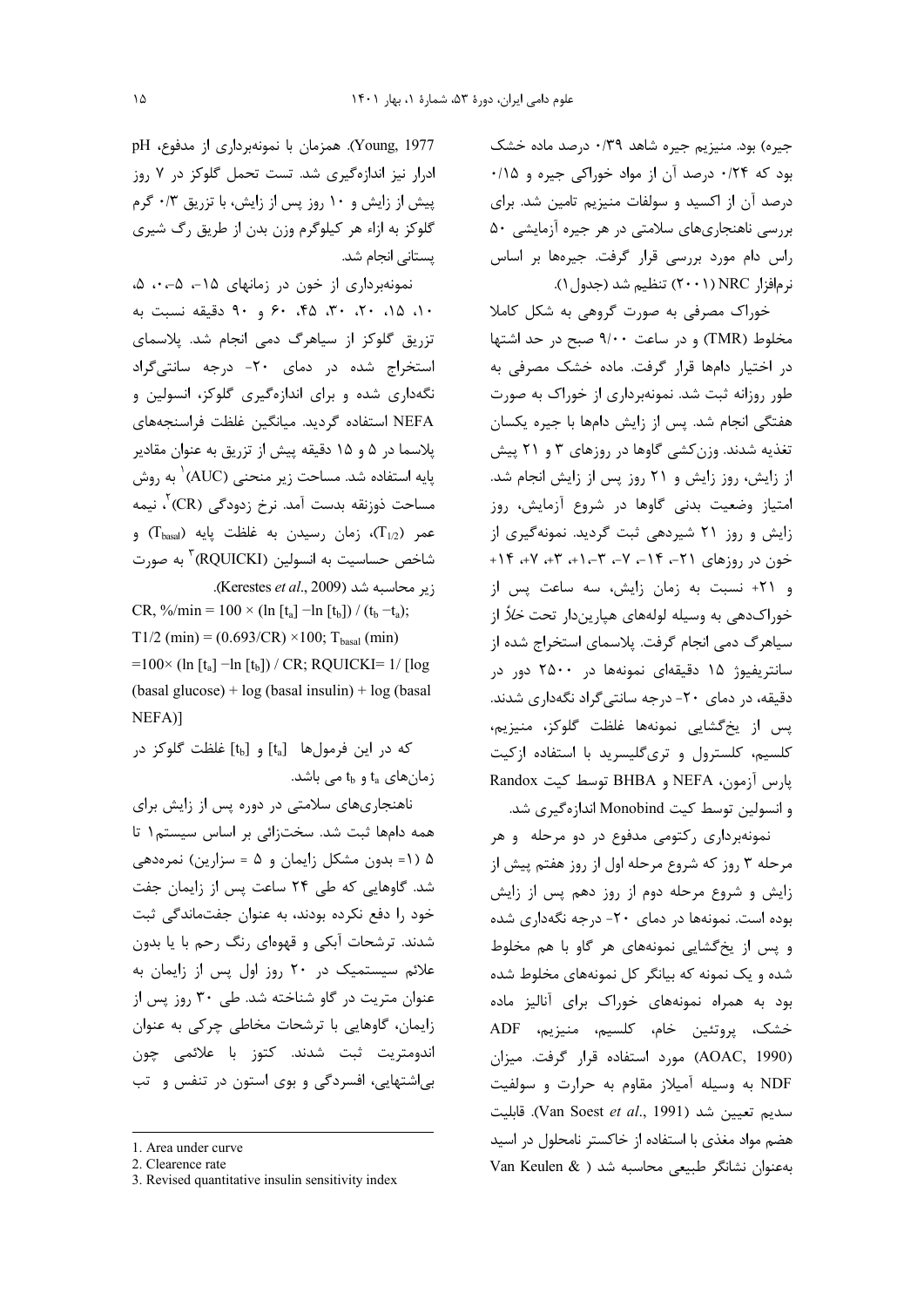عنوان معنیداری و P>۰/۰۵ < ۰/۱ تمایل به

معنیداری در نظر گرفته شد و برای دادههای تکرار

شده اثر زمان و اثر تیمار در زمان در مدل آماری لحاظ

گردید. وزن، BCS و فراسنجههای پلاسما در شروع

آزمایش و شیردهی دوره قبل به عنوان کوواریت در

مدل استفاده شد و کوواریت های غیر معنی دار از مدل

خارج شد. وقوع ناهنجاريهاي متابوليكي با رگرسيون لجستیک و رویه GENMOD تجزیه آماری شد. مدل

 $\mu + T_i + Time_k + C_{(i)} + (T_i \times Time_k) + \beta(x_{ii} - x_{..}) + e_{iikl}$ 

اثر تیمار؛ Time $\rm k$ ، اثر زمان نمونهگیری؛  $\rm C_{(i)l}$ ، اثر Time $\rm k$ تصادفی حیوان در داخل تیمار؛ T × Time)، اثر

متقابل تیمار و زمان نمونهگیری؛ (...χ (x<sub>ij</sub> - x) متقابل تیمار و زمان نمونهگیری؛

كوواريت؛ e<sub>iikl</sub>، اثر باقيمانده بودند.

که در آن Y<sub>ijk</sub>، متغییر وابسته؛μ؛ میانگین جامعه؛

 $Y_{ijkl}$ =

آماری دادههای تکرار شونده به صورت ذیل بود:

شير با وجود ضعف، دراز كشيدن و ياسخ مطلوب به درمان با کلسیم پس از زایمان تعیین شد. هیپوکلسیمی (کلسیم پلاسما کمتر از ۸/۵ میلیگرم در دسی لیتر)، هایپر کتونمی (BHBA پلاسما بیشتر از ۱/۲ میلی مول بر لیتر) و هیپومنیزیمی (منیزیم پلاسما کمتر از ۱/۷ میلی گرم در دسی لیتر) نیز ثبت گردید ( Amirabadi .(Farahani et al., 2017; Jeong et al., 2018

در ۲۱ روز نخست پس از زایش گاوها سه بار در روز دوشیده شده و تولید روزانه اندازهگیری شد. چربی، پروتئین و لاکتوز به صورت هفتگی با استفاده از دستگاه تجزيه شير (CombiFoss78110, Denmark) اندازهگيري شد.

تجزيه آماري دادهها توسط نرمافزار SAS (۹٫۴) وبا رويه MIXED تجزیه آماری شدند. در این آزمایش، P <٠/٠۵ به

|                                         |       |                          | Table 1. Highculents and chemical composition of pre-and-postpartum dicts<br>Prepartum |                          |                          |
|-----------------------------------------|-------|--------------------------|----------------------------------------------------------------------------------------|--------------------------|--------------------------|
| Ingedients                              | CO    | MgS                      | MgC                                                                                    | MgO                      | Postpartum               |
| Legume forage hay                       | 20.59 | 20.59                    | 20.59                                                                                  | 20.59                    | 20.47                    |
| Corn silage                             | 45.64 | 45.64                    | 45.64                                                                                  | 45.64                    | 33.35                    |
| Wheat straw                             | 7.52  | 7.52                     | 7.52                                                                                   | 7.52                     | 2.61                     |
| Barley grain                            | 2.24  | 2.24                     | 2.24                                                                                   | 2.24                     | 5.64                     |
| Corn grain, ground                      | 8.59  | 8.59                     | 8.59                                                                                   | 8.59                     | 17.69                    |
| Wheat bran                              | 1.90  | 0.40                     | 1.16                                                                                   | 1.70                     | $\overline{\phantom{a}}$ |
| Cottonseed, whole                       | 0.88  | 0.88                     | 0.88                                                                                   | 0.88                     | 4.39                     |
| Soybean meal                            | 5.50  | 5.50                     | 5.50                                                                                   | 5.50                     | 6.13                     |
| Canola meal                             | 1.17  | 1.17                     | 1.17                                                                                   | 1.17                     | 1.74                     |
| Extruded full-fat soybean               | 2.37  | 2.37                     | 2.37                                                                                   | 2.37                     | 5.36                     |
| Calcium carbonate                       | 0.69  | 0.69                     | 0.69                                                                                   | 0.69                     | 0.33                     |
| Dicalcium phosphate                     | 0.45  | 0.45                     | 0.45                                                                                   | 0.45                     | 0.20                     |
| Calcium chloride                        | 0.45  | $\overline{\phantom{0}}$ | 0.65                                                                                   | 0.65                     | ٠                        |
| Magnesium sulfate                       | 0.42  | 2.37                     |                                                                                        | $\overline{\phantom{0}}$ |                          |
| Magnesium oxide                         | 0.28  | 0.28                     |                                                                                        | 0.70                     | 0.28                     |
| Magnesium carbonate                     |       |                          | 1.24                                                                                   |                          | $\overline{\phantom{0}}$ |
| Salt                                    |       |                          |                                                                                        |                          | 0.14                     |
| Sodium bicarbonate                      |       |                          |                                                                                        |                          | 0.97                     |
| Mineral and Vitamin premix <sup>1</sup> | 1.31  | 1.31                     | 1.31                                                                                   | 1.31                     |                          |
| premix <sup>1</sup>                     |       |                          |                                                                                        |                          | 0.70                     |
| Chemical composition                    |       |                          |                                                                                        |                          |                          |
| $NEL$ (Mcal/kg of $\overline{DM}$ )     | 1.56  | 1.54                     | 1.55                                                                                   | 1.55                     | 1.72                     |
| $CP$ (% of DM)                          | 14    | 13.9                     | 13.9                                                                                   | 14                       | 16.4                     |
| $NDF$ (% of DM)                         | 38.8  | 38.2                     | 38.5                                                                                   | 38.8                     | 33.1                     |
| ADF $(%$ (% of DM)                      | 25.6  | 25.3                     | 25.5                                                                                   | 25.5                     | 21.9                     |
| NFC $(%$ (% of DM)                      | 37.7  | 37.0                     | 37.4                                                                                   | 37.6                     | 41.7                     |
| $Mg$ (% of DM)                          | 0.39  | 0.60                     | 0.60                                                                                   | 0.60                     | 0.37                     |
| $Ca$ (% of DM)                          | 1.03  | 1.03                     | 1.03                                                                                   | 1.12                     | 0.67                     |
| $P$ (% of DM)                           | 0.41  | 0.40                     | 0.40                                                                                   | 0.41                     | 0.35                     |
| DCAD (mEq/kg of DM)                     | 74    | $-21$                    | 85                                                                                     | 86                       | 276                      |

جدول ۱. مواد خوراکی و ترکیب شیمیایی جیرههای پیش و پس از زایش

۱. شامل (به ازای هر کیلوگرم): مخلوط پیش از زایش۲۲۰۰ میلیگرم روی، ۱۸۰۰ میلیگرم مس، ۴۵ میلیگرم سلنیوم، ۲۴۰۰ میلیگرم منگنز، ۶۰ میلیگرم ید.۲۰ میلیگرم کبالت. ۸۱۰۰۰۰ میلیگرم ویتامین A. ۲۲۰۰۰۰ میلیگرم ویتامین D3 و ۱۲۰۰۰ میلیگرم ویتامین E مخلوط پس از زایش ۱۹۸۰۰ میلیگرم روی، ۵۴۰۰ میلیگرم مس، ۱۰۰ میلیگرم سلنیوم، ۱۹۸۰۰ میلیگرم منگنز، ۲۲۰ میلیگرم ید، ۱۲۰ میلیگرم کبالت، ۲۰۰۰۰۰۰ واحد بینالمللی

ويتامين A، ٣٠٠٠٠٠ واحد بينالمللي ويتامين D3، ١٠٠٠٠ ميلي گرم ويتامين E و ١٠٠ ميلي گرم ويتامين بيوتين.

1. Contained (per kg): prepartum mix 3200 mg of Zn, 1800 mg of Cu, 45 mg of Se, 2400 mg of Mn, 60 mg of I, 20 mg of Co, 810000 mg of vitamin A, 220,000 mg of vitamin D3 and 12,000 mg of vitamin E; postpartum mix 19,800 mg of Zn, 5,400 mg of Cu, 100 mg of Se, 19,800 mg of Mn, 220 mg of I, 120 mg of Co, 2,000,000 IU of vitamin A, 300,000 IU of vitamin D3, 10,000 IU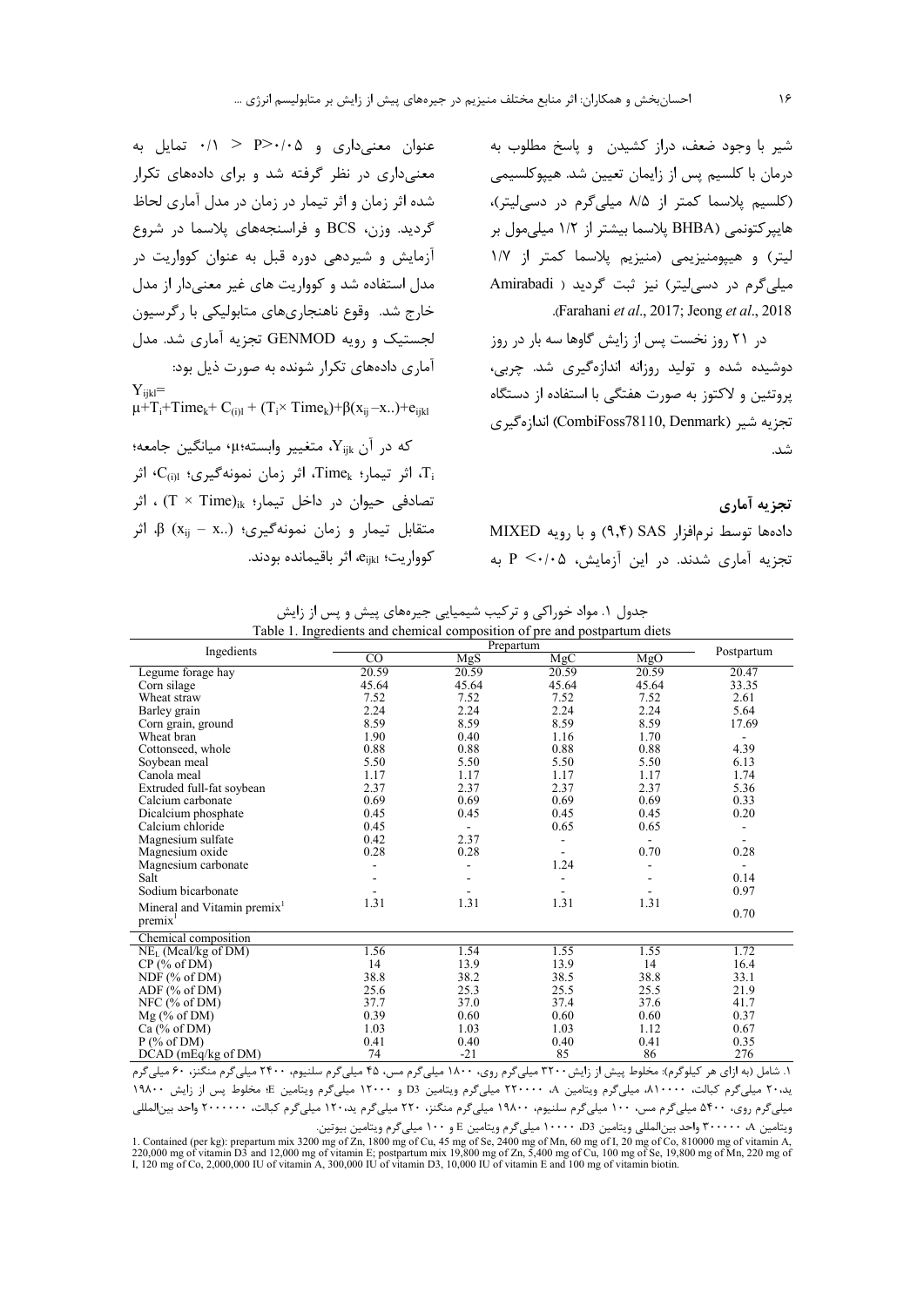نتایج مربوط به پارامترهای زمان زایش و تغییرات وزن و BCS در جدول ۳ آمده است. وزن گوسالهها، وزن جفت و وزن آغوز در اولین دوشش در بین تیمارها تفاوت معنی داری نداشت (P>۰/۰۵)، اما ساعت افتادن جفت در تیمار اکسید منیزیم تمایل به کاهش داشت (P=٠/٠٧). در مطالعه دیگری که سطح ۰/۳ و ۰/۶ درصد منیزیم با مکمل اکسید منیزیم در پیش از زایش استفاده شد، وزن گوسالهها افزایش و وزن جفت با افزایش منیزیم جیره كاهش يافت، ولي ساعت افتادن جفت تفاوتي نداشت (Amanlou et al., 2018). جیرههای حاوی منیزیم تاثیری بر تغییرات وزن و BCS از شروع تا زایش و پس از آن نداشتند. که این نتایج همسو با نتایج سایر مطالعات .(Leno et al., 2017a; Amanlou et al., 2018).

نتایج اثر جیرههای آزمایشی بر روی فراسنجههای پلاسما در جدول ۴ ارائه شده است. گلوکز و تری گلیسرید پلاسما در پیش و پس از زایش، انسولین پیش از زایش و BHBA پس از زايش تحت تاثير تيمارها قرار نگرفت (P>٠/٠۵). تیمار اکسید منیزیم NEFA پیش و پس از زایش را کاهش داد. کلسترول پیش از زایش در تیمارهای اکسید و کربنات منیزیم کاهش معنیدار داشت (P<٠/٠۵). تیمارهای آزمایشی منیزیم پلاسما پیش و پس از زایش را به صورت معنی دار افزایش دادند و کلسیم پلاسما پیش از زایش در تیمار سولفات منيزيم افزايش معنىدار داشت (P<۰/۰۵). تیمارهای منیزیم تمایل به کاهش BHBA پیش از زایش (P=۰/۰۷) و تمایل به افزایش کلسیم پس از زایش (P=۰/۰۸) داشتند.

### نتايج و بحث

ماده خشک مصرفی در تیمار شاهد، سولفات منیزیم، کربنات منیزیم و اکسید منیزیم به ترتیب ۱۱/۷۶، ۱۱/۴۵، ۱۱/۹۰ و ۱۲/۱۷ کیلوگرم در روز بود. به دلیل اندازهگیری گروهی ماده خشک مصرفی، امکان آنالیز آماری وجود نداشته و این دادهها باید با احتیاط مورد استفاده قرار گیرند. نتایج مربوط به pH ادرار و قابلیت هضم ظاهری مواد مغذی در جدول ۲ ارائه شدهاست. قابلیت هضم پروتئین و منیزیم پیش و پس از زایش در بين تيمارها اختلاف معنى دارى نداشت (P>٠/٠۵). قابلیت هضم ماده خشک و NDF پیش از زایش و قابلیت هضم NDF پس از زایش در جیرههای حاوی منیزیم افزايش يافت (P<۰/۰۵). جيره حاوي سولفات منيزيم در پیش از زایش pH ادرار را کاهش داد (P<۰/۰۵).

با استفاده از دولومیت و اکسید منیزیم در پیش از زایش و سطوح ۰/۴ و ۰/۴۵ درصد منیزیم در پس از زايش نيز ماده خشك مصرفى تحت تاثير تيمارها قرار نگرفت (Leno et al., 2017a). در برخی پژوهشها ماده خشک مصرفی و هضم سلولز با کاهش منیزیم جیره به Martin et al., 1964; ) طور معنى دار كاهش يافت Ammerman et al., 1971). پیشنهاد شدهاست، منیزیم بر روی باکتریهای هضم کننده سلولز اثر مثبت دارد (Morales et al., 2014) و افزایش منیزم جیره در گاوهای شیرده قابلیت هضم NDF را در کل دستگاه گوارش بهبود میدهد (Erdman et al., 1982). كاهش DCAD جيره پيش از زايش باعث كاهش pH ادرار و Leno et al., ) ابهبود وضعيت كلسيم گاوها مى شود .(2017b; Santos et al., 2019

|                                                                                                | جدول ۲. اثر جیرههای ازمایشی بر pH ادرار و قابلیت هضم مواد مغذی |  |
|------------------------------------------------------------------------------------------------|----------------------------------------------------------------|--|
| Table 2. The effects of experimental diets on urine pH and apparent digestibility of nutrients |                                                                |  |

|                            |                 | Diet               |                 |                    |            |         |  |
|----------------------------|-----------------|--------------------|-----------------|--------------------|------------|---------|--|
| Item                       | CO              | MgS                | MgC             | MgO                | <b>SEM</b> | P-value |  |
| Prepartum                  |                 |                    |                 |                    |            |         |  |
| Urine pH                   | $7.64^{\circ}$  | 6.30 <sup>b</sup>  | $7.62^{\circ}$  | $7.71^a$           | 0.09       | < 0.01  |  |
| Apparent digestibility (%) |                 |                    |                 |                    |            |         |  |
| DM                         | $64.36^{b}$     | $65.14^{ab}$       | $63.95^{\rm b}$ | $68.52^{\circ}$    | 1.23       | 0.04    |  |
| CP                         | 69.51           | 70.41              | 69.37           | 70.64              | 0.82       | 0.66    |  |
| <b>NDF</b>                 | $49.48^{\circ}$ | 54.16 <sup>a</sup> | $52.12^{b}$     | 54.30 <sup>a</sup> | 0.63       | < 0.01  |  |
| Mg                         | 19.52           | 20.22              | 19.74           | 19.95              | 0.31       | 0.42    |  |
| Postpartum                 |                 |                    |                 |                    |            |         |  |
| Urine pH                   | 8.14            | 7.95               | 8.05            | 8.09               | 0.05       | 0.12    |  |
| Apparent digestibility (%) |                 |                    |                 |                    |            |         |  |
| DM                         | 65.20           | 66.80              | 64.26           | 68.52              | 1.22       | 0.12    |  |
| $\rm CP$                   | 70.44           | 70.88              | 70.05           | 71.09              | 0.78       | 0.79    |  |
| <b>NDF</b>                 | $50.41^\circ$   | $54.24^{b}$        | $53.40^{b}$     | 56.08 <sup>a</sup> | 0.58       | < 0.01  |  |
| Mg                         | 18.96           | 19.05              | 19.00           | 19.31              | 0.32       | 0.87    |  |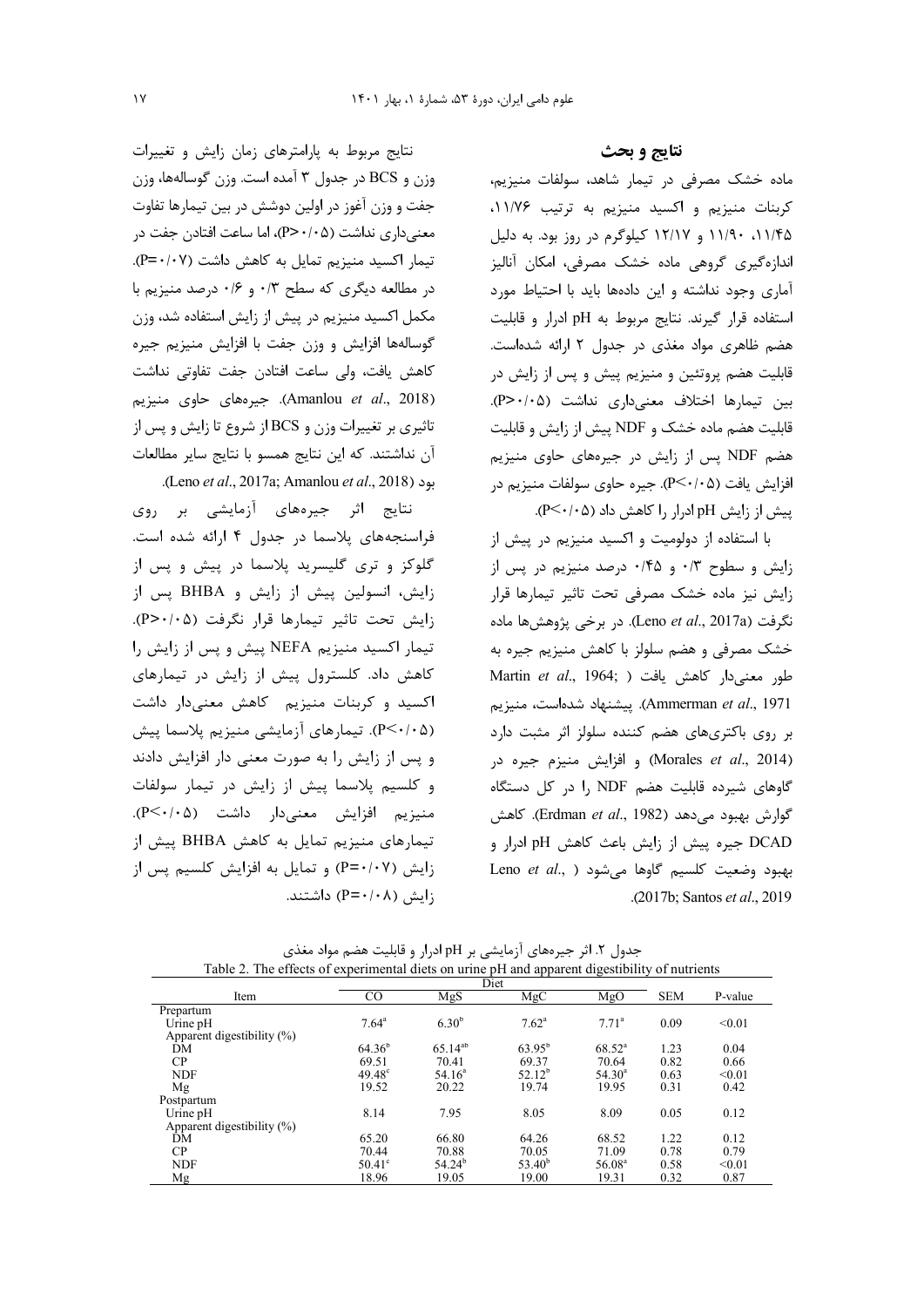| Item                            | CO       | MgS      | MgC      | MgO      | <b>SEM</b> | P-value |
|---------------------------------|----------|----------|----------|----------|------------|---------|
| Calf weight (kg)                | 42.9     | 43.91    | 44.04    | 45.2     | 0.81       | 0.27    |
| Time for placenta expulsion (h) | 8.73     | 7.60     | 8.26     | 6.26     | 0.38       | 0.08    |
| Placenta weight (kg)            | 6.94     | 7.03     | 6.91     | 7.13     | 0.13       | 0.65    |
| BW gain before calving (kg)     | 14.93    | 14.53    | 15.53    | 16.80    | 1.03       | 0.44    |
| BW loss at calving (kg)         | $-60.40$ | $-62.13$ | $-61.86$ | $-61.80$ | 1.30       | 0.78    |
| BW loss 21 days after calving   | $-38.86$ | $-35.20$ | $-34.66$ | $-33.93$ | 1.65       | 0.16    |
| BCS gain prepartum              | 0.16     | 0.13     | 0.20     | 0.25     | 0.05       | 0.55    |
| BCS loss postpartum             | $-0.45$  | $-.043$  | $-0.40$  | $-0.36$  | 0.04       | 0.49    |

جدول ۳. اثر جیرههای پیش از زایش بر پارامترهای زمان زایش و تغییرات وزن و امتیاز بدنی Table 3. The effects of prepartum diets on calving measurements and BW and BCS changes

جدول ۴. اثر جیرەهای آزمایشی بر فراسنجەهای پلاسما

|                       |                    |                    | Diet           |                 |            |        | P-value |                    |
|-----------------------|--------------------|--------------------|----------------|-----------------|------------|--------|---------|--------------------|
| Item                  | CO.                | MgS                | MgC            | MgO             | <b>SEM</b> | Diet   | Time    | Diet $\times$ Time |
| Prepartum             |                    |                    |                |                 |            |        |         |                    |
| Glucose $(mg/dL)$     | 58.65              | 55.71              | 58.44          | 57.76           | 1.99       | 0.71   | 0.07    | 0.02               |
| Insulin $(\mu U/mL)$  | 11.75              | 12.29              | 12.69          | 12.89           | 0.33       | 0.11   | < 0.01  | 0.14               |
| $NEFA$ (mmol/L)       | $0.45^{\circ}$     | $0.43^{ab}$        | $0.40^{ab}$    | $0.33^{b}$      | 0.02       | 0.03   | < 0.01  | 0.26               |
| BHBA (mmol/L)         | 0.61               | 0.60               | 0.53           | 0.54            | 0.02       | 0.07   | < 0.01  | 0.47               |
| Cholesterol (mg/dL)   | $122.3^a$          | $121.8^a$          | $115.5^{b}$    | $114.8^{b}$     | 0.73       | < 0.01 | < 0.01  | 0.49               |
| Triglyceride (mg/dL)  | 36.25              | 36.75              | 35.48          | 35.31           | 0.58       | 0.28   | < 0.01  | 0.82               |
| $Mg$ (mg/dL)          | $1.92^{\rm b}$     | $2.24^{\circ}$     | $2.19^{a}$     | $2.24^{\circ}$  | 0.04       | < 0.01 | < 0.01  | 0.39               |
| Ca (mg/dL)            | 9.79 <sup>b</sup>  | 10.23 <sup>a</sup> | $9.78^{b}$     | $10.04^{ab}$    | 0.11       | < 0.01 | < 0.01  | 0.54               |
| postpartum            |                    |                    |                |                 |            |        |         |                    |
| Glucose $(mg/dL)$     | 52.82              | 56.07              | 54.57          | 54.14           | 1.51       | 0.50   | < 0.01  | 0.59               |
| Insulin $(\mu U/mL)$  | 11.29 <sup>b</sup> | $12.09^{ab}$       | $12.41^a$      | $12.69^{\circ}$ | 0.27       | < 0.01 | < 0.01  | 0.28               |
| NEFA (mmol/L)         | $0.80^{\rm a}$     | $0.77^{\rm a}$     | $0.74^{ab}$    | $0.66^{\rm b}$  | 0.02       | < 0.01 | < 0.01  | 0.25               |
| BHBA(mmol/L)          | 0.93               | 0.88               | 0.90           | 0.85            | 0.04       | 0.26   | < 0.01  | 0.17               |
| Cholesterol $(mg/dL)$ | 131.2              | 130.6              | 124.7          | 125.5           | 2.1        | 0.10   | < 0.01  | 0.97               |
| Triglyceride (mg/dL)  | 30.45              | 30.50              | 29.74          | 29.32           | 0.46       | 0.25   | < 0.01  | 0.46               |
| $Mg$ (mg/dL)          | $1.81^{b}$         | $1.95^{\circ}$     | $1.90^{\circ}$ | $1.96^{\circ}$  | 0.02       | < 0.01 | < 0.01  | 0.22               |
| $Ca$ (mg/dL)          | 8.93               | 9.18               | 9.09           | 9.13            | 0.06       | 0.08   | < 0.01  | 0.03               |

Table 4. The effects of experimental diets on plasma metabolites

Xin et al., ) منيزيم بالاتر افزايش نمى يابد 1989)، اما همبستگی بالایی بین جذب منیزیم و غلظت منیزیم پلاسما با میزان منیزیم ادرار گزارش شدهاست (Chicco *et al.*, 1972). افزايش منيزيم خون با افزايش ترشح هورمون پاراتیروئید و افزایش حساسیت بافتها به این هورمون و بهبود ظرفیت آزادسازی کلسیم از استخوان منجر به افزایش کلسیم خون و کاهش هیپوکلسیمی میشود (Goff, 2014). گزارش شدهاست كه منيزيم با وجود افزايش DCAD جيره، تاثير شگفتانگیزی در کاهش تب شیر دارد و غلظت بالای منیزیم در جیرههای پیش از زایش عامل تعیین کنندهای در كاهش وقوع تب شير است (Lean et al., 2006). اين مطالعات با افزایش کلسیم پلاسما در جیرههای حاوی منیزیم همخوانی دارد. در جیرههای حاوی منیزیم کاهش NEFA در اثر بهبود وضعيت انسولين و بهدنبال آن كاهش ليپوليز و كاهش توليد NEFA مىباشد ( Van

در مطالعهای که از اکسید منیزیم در پیش از زایش استفاده شده بود، کلسیم سرم پیش و پس از زايش تحت تاثير قرار نگرفت. ولي منيزيم و گلوكز Amanlou et al., ) سرم پس از زایش افزایش یافت 2018). در مطالعه دیگری که از دولومیت و اکسید منیزیم در پیش از زایش و سطح ۰/۳۰ و ۰/۴۵ درصد منیزیم در پس از زایش استفاده شد، منبع و سطح منيزيم تاثيري بر كلسيم، منيزيم و BHBA يلاسما نداشت، ولي دولوميت باعث كاهش NEFA پيش و بس از زايش شد (Leno et al., 2017a). در مطالعهاي که به منظور بررسی افزایش مصرف منیزیم بر روی جذب آن در گاوهای خشک انجام شد، با افزایش مصرف از ۳/۸ به ۱۷/۳ گرم در کیلوگرم با استفاده از اكسيد منيزيم، منيزيم پلاسما افزايش معنىدارى .( Jittakhot *et al*., 2004) @

منيزيم يلاسما هميشه در ياسخ به تغذيه منابع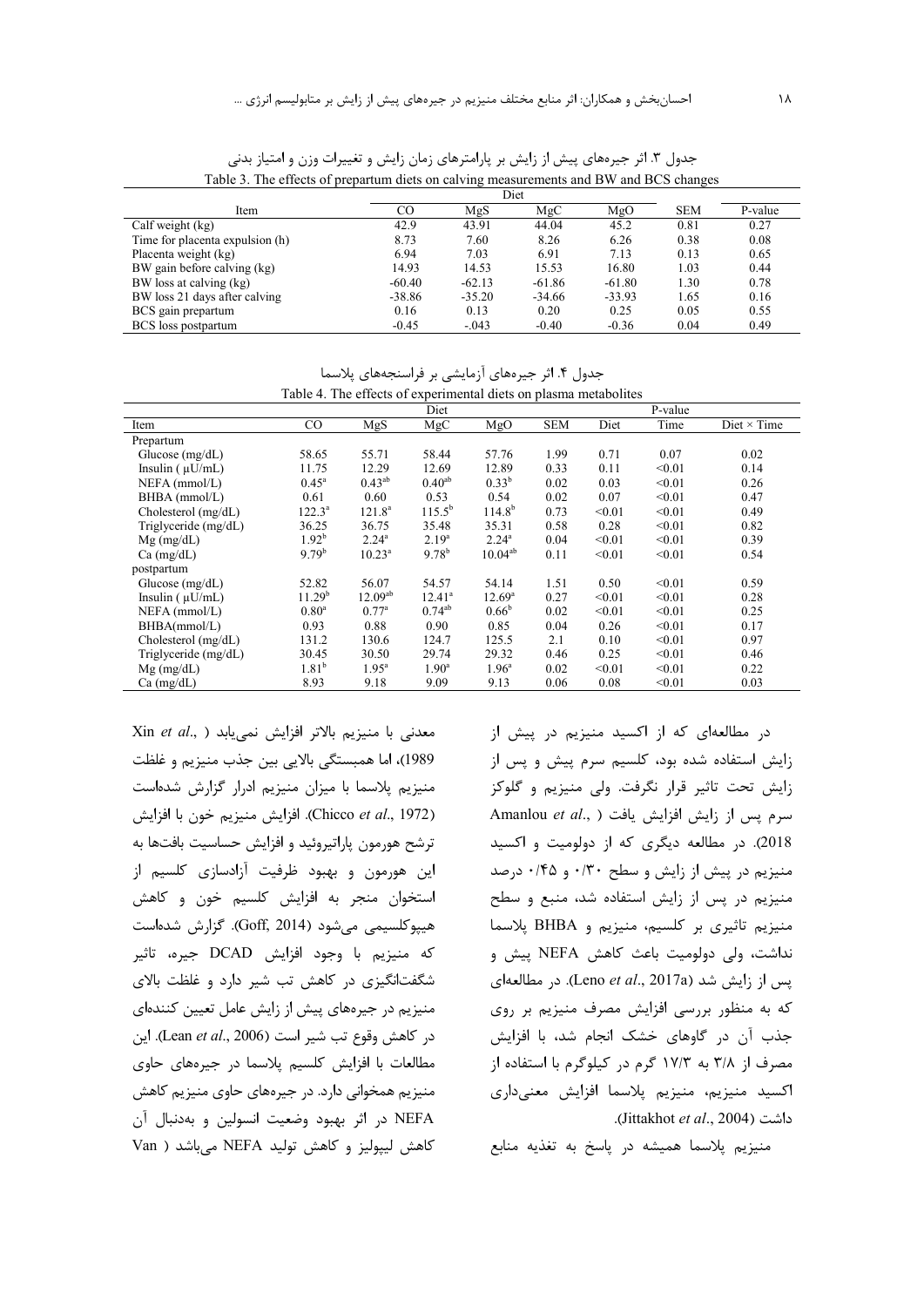Saun, 2014). افزون بر اين افزايش NEFA باعث القاء فسفريلاسيون گيرندههاي انسولين در باقيمانده سرين شده که این امر منجر به کاهش فسفرپلاسیون تیروزین در گیرندهها و مانع از فعالیت طبیعی انسولین می شود (LeMarchand-Brustel et al., 2003). همچنین گزارش شده است که کاهش کلسیم خون باعث تجزیه بیشتر چربي بدن و افزايش NEFA در خون مي شود ( Goff, ۔<br>2014). مجموعه این شواهد مے تواند دلیل کاهش NEFA پلاسما در جیرههای حاوی منیزیم باشد.

اثر جیرههای آزمایشی بر پارامترهای تست تحمل گلوکز در جدول ۵ گزارش شدهاست. گاوهای دریافت کننده جیره اکسید منیزیم در دوره پیش و پس از زایش NEFA پايه، نيمه عمر گلوكز و انسولين، زمان رسيدن به مقادیر پایه برای گلوکز و انسولین و سطح زیر منحنی گلوکز و انسولین پایینتری داشتند (P≤٠/٠۵). نرخ زدودگی گلوکز و انسولین و RQUICKI در تیمار اکسید  $P<\cdot/\cdot$ ۵) منيزيم بالاتر بود

همه موارد فوق بیانگر این است که گاوهای تغذیه شده با تیمارهای منیزیم به ویژه تیمار اکسید منیزیم، حساسیت بالاتری به انسولین داشته و برداشت گلوکز

Diet Item  $_{\rm CO}$ Mg<sup>s</sup>  $Mg$  $MgO$ **SEM** P-value Prepartum Glucose<br>CR (%/min)  $1.43^{ab}$  $1.31^{b}$  $1.36^{b}$  $1.51^a$ 0.04 0.01  $37.83^{ab}$  $40.41$ <sup>a</sup>  $42.34^{a}$  $35.15^{b}$ 1.49  $0.02$  $T_{1/2 \text{ (min)}}$  $70.48^{ab}$  $T_{\text{basal (min)}}$   $\text{AUC (mg/dL}\times 90 \text{min})$  $75.53^{a}$  $74.18^{a}$  $66.66^{\circ}$  $2.15$  $0.04$ 8939<sup>at</sup>  $10253^{6}$  $10484^{\circ}$ 9238 302.2  $< 0.01$ Insulin  $CR$  (%/min)  $1.80<sup>b</sup>$  $2.01<sup>a</sup>$  $1.95^{\circ}$  $2.08<sup>a</sup>$ 0.04  $< 0.01$  $41.51^b$ <br>74.25<sup>b</sup>  $40.57$  $39.62^b$ <br>71.21<sup>b</sup>  $44.75^{\circ}$ <br>78.92<sup>ª</sup> 0.79  $< 0.01$  $T_{1/2 \text{ (min)}}$  $72.88^{b}$  $T_{\text{basal (min)}}$ <br>AUC ( $\mu$ U/ml × 90min) 1.17  $< 0.01$  $5656^{\circ}$  $5117^{\circ}$  $6260^{\circ}$  $5006^{\circ}$  $110.5$  $\leq 0.01$ NEFAbasal (mmol/L)  $0.28^{b}$  $0.29^{b}$  $0.34^{a}$  $0.24^\circ$  $< 0.01$  $0.01$  $0.42^{\circ}$  $0.43^{\circ}$ **RQUIKI**  $0.40^{\circ}$  $0.45^{\circ}$  $0.03$  $< 0.01$ Postpartum Glucose  $1.45^b$ <br>42.62<sup>ab</sup>  $1.45^b$ <br>43.15<sup>ab</sup><br>79.47<sup>ab</sup>  $\frac{1.60^a}{38.73^b}$ <br>73.11<sup>b</sup>  $CR$  (%/min)  $1.41<sup>b</sup>$ 0.04  $0.01$  $44.85^{\circ}$  $1.26$  $0.03$  $T_{1/2 \text{ (min)}}$  $78.72^{ab}$  $\overset{\text{1}{\mu}_{\text{basal (min)}}}{\text{AUC (mg/dL}\times 90\text{min})}$  $81.94^{\circ}$ 1.81  $0.02$  $8837^{\circ}$  $9167^{bc}$  $10216^a$ 9896<sup>ab</sup> 284.2  $< 0.01$  $CR$  (%/min)  $1.89<sup>c</sup>$  $1.98<sup>bc</sup>$  $2.10^{ab}$  $2.22^{\circ}$  $0.05$  $< 0.01$  $41.06^{ab}$  $39.00^{bc}$  $42.83^a$  $37.33^{\circ}$ 0.83  $< 0.01$  $T_{1/2 \text{ (min)}}$  $^{41.00}_{74.59}$ <sup>ab</sup><br>4750  $71.62^{bc}$  $69.21^{\circ}$  $T_{\text{basal (min)}}$ <br>AUC ( $\mu$ U/ml × 90min)  $77.15^a$ <br>4605  $\frac{1.20}{148.7}$  $^{<0.01}_{0.39}$  $4514$ 4388  $NEFA<sub>basal</sub>$ (mmol/L)  $0.77$  $0.64^b$  $0.57$  $0.05$  $0.65^{\circ}$  $< 0.01$  $0.39^{b}$ **RQUIKI**  $0.36<sup>c</sup>$  $0.39^{b}$  $0.42$ <sup>a</sup>  $0.05$  $< 0.01$ 

جدول ۵. اثر جیرەهای آزمایشی بر پارامترهای تست تحمل گلوکز Table5. The effects of experimental diets on GTT measurements

CR (%/min): نرخ زدودگی (درصد در دقیقه)، دارای ازام برای رسیدن غلظت به نصف (دقیقه)، (T<sub>bssal (min</sub>، زمان لازم برای رسیدن به غلظت پایه (دقیقه)، AUC: سطح زیر منحنی در ۹۰ دقیقه و RQUIKI: شاخص بررسی کمی حساسیت به انسولین

1- CR (%/min): clearance rate (%/min),  $T_{1/2 \text{ (min)}}$ : time to reach half concentration (min). T<sub>hesel</sub> (min): time to reach and AUC (90min): area under curve (90min), RQUIKI: the revised quantitative insulin sensitivity c

در بدن این گاوها با سرعت بیشتری اتفاق افتاده است.

مقاومت به انسولین با نرخ زدودگی پایینتر، سطح زیر منحنی بالاتر، زمان بیشتر برای رسیدن به غلظت پایه

و نیمه عمر بالاتر برای گلوکز مشخص می شود.

گاوهای با مقاومت بالاتر به انسولین، NEFA بالاتر و

نرخ زدودگی گلوکز پایینتری دارند ( De Koster &

Opsomer, 2013). منيزيم در هموستاز گلوكز و

فعالیت انسولین در بافتهای محیطی و ترشح انسولین

از لوزالمعده با اثر بر فعالیت تیروزین کیناز در گیرندههای انسولین با انتقال فسفات از ATP به

Rarbagallo et al., ) يروتئين نقش مهمي ايفا مي كند 2003). كاهش سطح منيزيم باعث كاهش فعاليت

تیروزین کیناز در گیرندههای انسولین شده است

(Suarez et al., 1995; Grober et al., 2015) و كلسيم

درون سلولی افزایش می یابد، که منجر به تخریب سیگنال انسولین می شود. تصور بر این است که منیزیم

درون سلولی حساسیت بافت چربی و بافتهای اسکلتی به انسولین را حفظ می نماید. افزون بر این، منیزیم درون

سلولي ترشح انسولين القاء شده توسط گلوكز را افزايش

مے دھد (Barbagallo et al., 2003).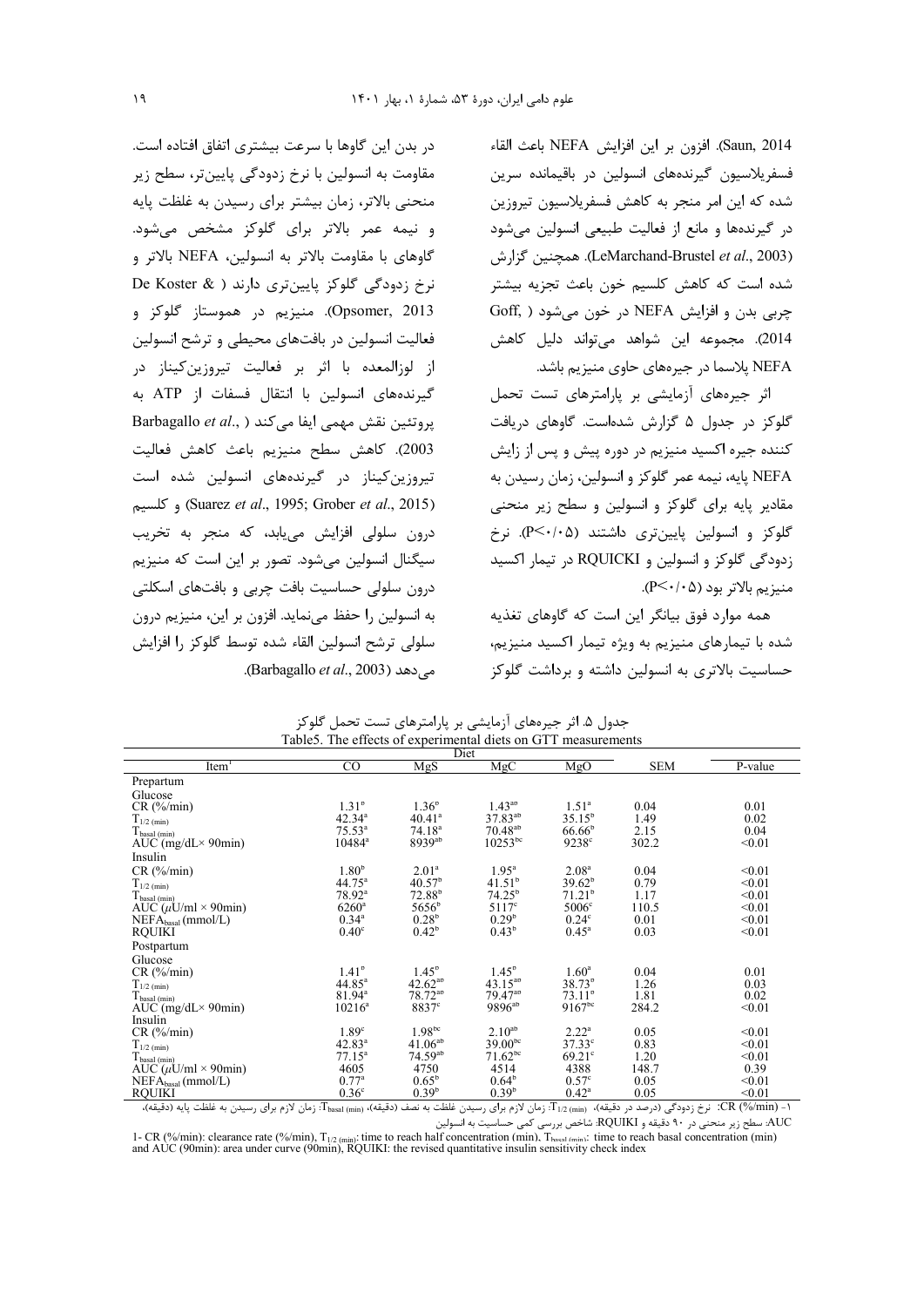اثر جیرههای پیش از زایش بر تولید شیر و ترکیبات آن در جدول ۶ ارائه شدهاست. شیر تصحیح شده بر اساس ۴ درصد چربی، مقدار چربی شیر، درصد و مقدار يروتئين والاكتوز شير تحت تاثير تيمارها قرار نگرفت (P>٠/٠۵). تولید شیر در تیمارهای منیزیم تمایل به افزایش داشت (P=٠/٠٨). ولی درصد چربی شیر در تیمار شاهد بالاتر بود (P=٠/٠۴).

افزایش سطح منیزیم جیره به ۰/۶درصد با استفاده از اکسید منیزیم تفاوتی در تولید شیر و پروتئین و درصد چربی ایجاد نکرد، ولی شیر تصحیح شده بر اساس ۴ درصد چربی و مقدار چربی شیر تمایل به افزايش داشت (Amanlou et al., 2018). استفاده از دولومیت و اکسید منیزیم به عنوان منابع منیزیم در پیش و پس از زایش و دو سطح ۰/۳۵ و ۰/۴ درصد منیزیم در پس از زایش تولید شیر و ترکیبات آن را تحت تاثير قرار نداد (Leno et al., 2017a). دليل تمایل تیمارهای منیزیم به افزایش تولید شیر افزایش قابلیت هضم ماده خشک و NDF در این تیمارها و

بهبود تخمیر شکمبهای میباشد. انسولین خون پایینتر در تیمار شاهد منجر به افزایش تجزیه چربی و بالاتر رفتن NEFA پلاسما و در نهایت باعث افزایش چربی شیر در این گروه شدهاست (Van Saun, 2014). اثر جیرههای پیش از زایش بر وقوع ناهنجاریهای

سلامتی در جدول ۷ آمدهاست. درصد سخت زائی، تب شیر، کتوز، متریت و آندومتریت در بین تیمارها تفاوتی نداشتند. در تیمار اکسید منیزیم جفتماندگی کاهش معنی داری داشت (P<۰/۰۵). مکمل های منیزیم هیپومنیزیومی را نسبت به گروه شاهد به صورت معنى دار كاهش دادند (P<٠/٠۵) و تمايل به كاهش كتوز تحتباليني داشتند (٩ ٠/٠=P).

این یافتهها همسو با نتایج مطالعه دیگری بود که استفاده از اکسید منیزیم و سطح ۰/۶ درصد منیزیم در Amanlou et al., ) جیره جفت ماندگی را کاهش داد 2018). در پژوهشی که عوامل خطر جفتماندگی بررسی شد، گاوهای دارای جفتماندگی NEFA بالاتر و منیزیم خون پايينتري را تجربه كردند (Qu et al., 2014).

|                     | Diet           |             |            |            |            | P-value |        |                    |
|---------------------|----------------|-------------|------------|------------|------------|---------|--------|--------------------|
| Item                | $\rm CO$       | MgS         | MgC        | MgO        | <b>SEM</b> | Diet    | Time   | Diet $\times$ Time |
| Milk yield $(kg/d)$ |                |             |            |            |            |         |        |                    |
| Actual              | 38.08          | 38.42       | 39.63      | 39.63      | 0.87       | 0.08    | < 0.01 | 0.75               |
| 4% FCM <sup>*</sup> | 37.53          | 37.09       | 37.02      | 37.46      | 0.83       | 0.95    | < 0.01 | 0.97               |
| Milk fat            |                |             |            |            |            |         |        |                    |
| $\%$                | $3.95^{\rm a}$ | $3.78^{ab}$ | $3.56^{b}$ | $3.55^{b}$ | 0.13       | 0.04    | < 0.01 | 0.96               |
| kg/d                | 1.48           | 1.45        | 1.41       | 1.41       | 0.05       | 0.68    | < 0.01 | 0.98               |
| Milk protein        |                |             |            |            |            |         |        |                    |
| $\frac{0}{0}$       | 3.12           | 3.20        | 3.17       | 3.17       | 0.04       | 0.29    | < 0.01 | 0.25               |
| kg/d                | 1.19           | 1.21        | 1.22       | 1.26       | 0.03       | 0.20    | < 0.01 | 0.41               |
| Lactose             |                |             |            |            |            |         |        |                    |
| $\%$                | 4.76           | 4.75        | 4.76       | 4.80       | 0.04       | 0.95    | < 0.01 | 0.56               |
| Kg/d                | 1.84           | 1.80        | 1.85       | 1.90       | 0.03       | 0.19    | < 0.01 | 0.59               |

جدول۶. اثر جیرههای آزمایشی بر تولید شیر و ترکیبات آن Table6. The effects of experimental diets on milk vield and composition

\*4% FCM =  $[0.4 \times \text{milk (kg)}] + [15 \times \text{milk fat (kg)}].$ 

جدول ۷. اثر جیرههای آزمایشی بر وقوع ناهنجاریهای سلامتی<br>مصدر ۲۰۰۵ - ۲۰۰۱  $2.01 - 141 - 11 - 14$ 

|                     | lable 7. The effects of experimental diets on incidences of health disorders |                                     |           |            |         |  |  |  |  |  |
|---------------------|------------------------------------------------------------------------------|-------------------------------------|-----------|------------|---------|--|--|--|--|--|
| <b>Disorders</b>    |                                                                              | Incidences of Disorders % (no/ no.) |           |            |         |  |  |  |  |  |
|                     | <sub>CO</sub>                                                                | MgS<br>MgC                          |           | MgO        | P Value |  |  |  |  |  |
| Retained placenta   | 20(10/50)                                                                    | 6(3/50)                             | 6(3/50)   | 4(2/50)    | 0.03    |  |  |  |  |  |
| Dystocia            | 6(3/50)                                                                      | 2(1/50)                             | 4(2/50)   | 2(1/50)    | 0.66    |  |  |  |  |  |
| Milk fever          | 4(2/50)                                                                      | 0(0/50)                             | 2(1/50)   | 0(0/50)    | 0.2     |  |  |  |  |  |
| Hypocalcemia        | 36(18/50)                                                                    | 20(10/50)                           | 26(13/50) | 24 (12/50) | 0.32    |  |  |  |  |  |
| Hypomagnesemia      | 30(15/50)                                                                    | 12(6/50)                            | 14(7/50)  | 10(5/50)   | 0.04    |  |  |  |  |  |
| Subclinical ketosis | 28(7/25)                                                                     | 24(6/25)                            | 16(4/25)  | 16(4/25)   | 0.09    |  |  |  |  |  |
| Clinical ketosis    | 4(2/50)                                                                      | 2(1/50)                             | 2(1/50)   | 0(0/50)    | 0.42    |  |  |  |  |  |
| Metritis            | 12(6/50)                                                                     | 4(2/50)                             | 4(2/50)   | 2(1/50)    | 0.16    |  |  |  |  |  |
| Endometritis        | 6(3/50)                                                                      | 4(2/50)                             | 4(2/50)   | 4(2/50)    | 0.95    |  |  |  |  |  |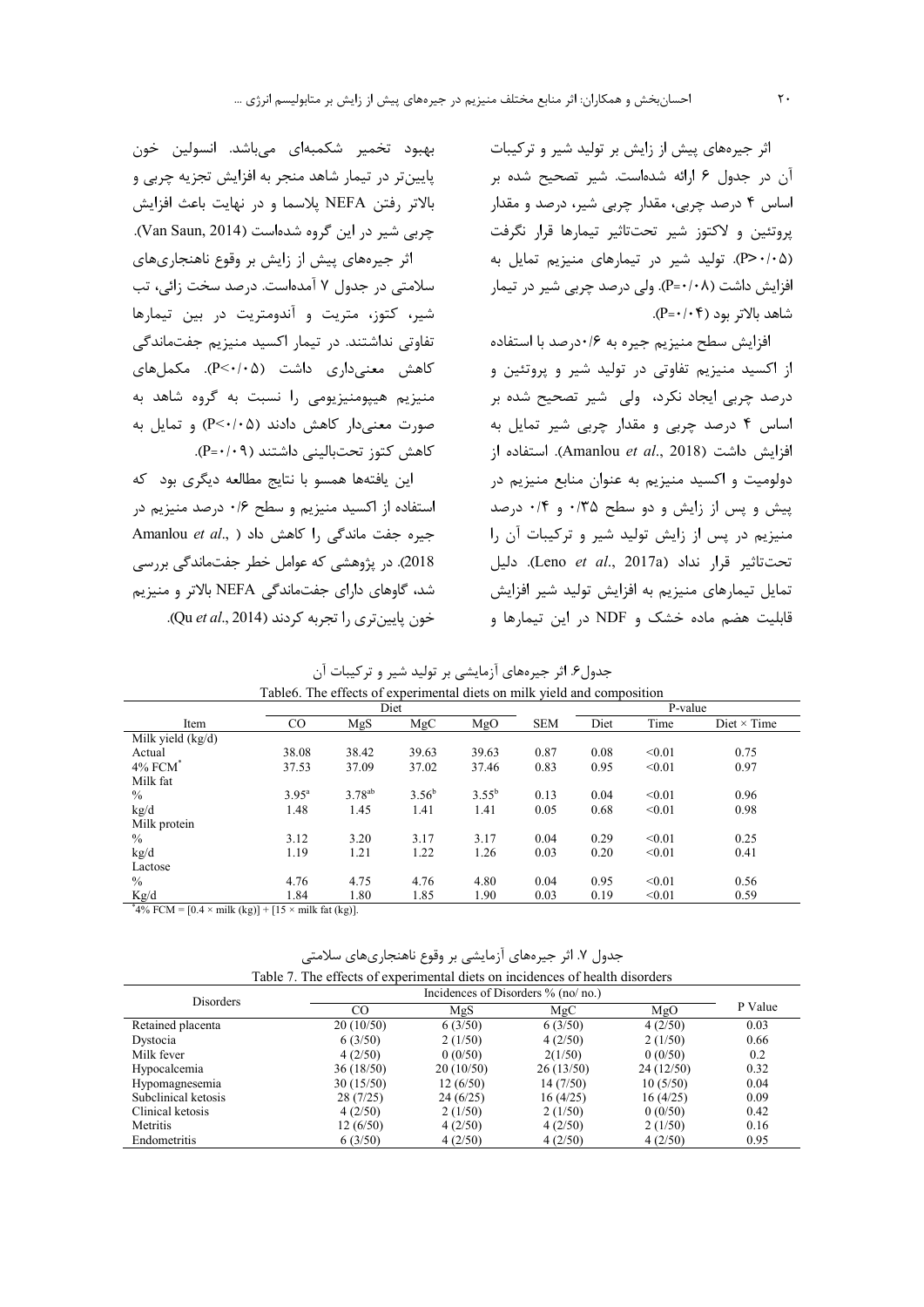و کلسیم بالاتر پلاسما در این تیمارها همخوانی دار د.

# نتىجەگىرى كلى

در این پژوهش استفاده از مقدار ۰/۶ درصد منیزیم از منابع مختلف، به ویژه اکسید منیزیم باعث کاهش جفتماندگی و هیپومنیزیمی شده و NEFA خون را كاهش داد. اكسيد منيزيم باعث بهبود قابليت هضم NDF و ماده خشک نیز شد، تیمارهای منیزیم تمایل به افزایش تولید شیر داشتند و منجر به کاهش چربی شیر شدند. تیمارهای سولفات منیزیم به همراه اکسید منيزيم توانستند وضعيت كلسيم يلاسما را بهبود دهند. استفاده از سطح ۰/۶ درصد منیزیم بهوسیله مكملهايي مثل اكسيد و سولفات منيزيم باعث بهبود متابولیسم انرژی، بهبود وضعیت کلسیم و منیزیم پلاسما، كاهش مقاومت به انسولين و بهبود وضعيت ناهنجاري هاي سلامتي شده و مي توانند به عنوان يک راهکار تغذیهای برای گذراندن دوره انتقال مطلوب در گاوهای شیرده مورد استفاده قرارگیرد.

حد طبیعی منیزیم خون ۲/۱۹-۲/۹۲ میلی گرم در دسی لیتر میباشد. بررسی رابطه منیزیم سرم با .<br>ناهنجاریهای پس از زایش نشان داد که ۔<br>جفتماندگے در گاوھائے که منیزیم خون پاپین *ت*ر (۲/۶۵–۱/۴۵ در مقابل ۵/۴–۲/۷ میلی گرم در دسی لیتر) داشتند به طور معنیدار بالاتر بود .(Jeong et al., 2018; Tsiamadis et al., 2016)

كمبود منيزيم با كاهش يتانسيل استراحت غشا منجر به تحریک بیشتر عضلات می شود و منیزیم پایین خون به این دلیل منجر به افزایش جفتماندگی می گردد (Jeong et al., 2018). افزون بر این کاهش منیزیم سرم، منجر به کاهش ترشح هورمون پاراتیروئید و در نتیجه کاهش کلسیم سرم می شود، هیپوکلسیمی حضور نوتروفیلها را در خون کاهش داده و منجر به کاهش ظرفیت تنش اکسیداتیو شده و بهطور بالقوه باعث افزایش خطر جفت ماندگی و نقص عملکرد مایومتریوم می شود (Bicalho et al., 2014). بر طبق این اطلاعات جفتماندگی پایینتر در تیمارهای منیزیم با منیزیم

#### **REFERENCES**

- 1. Amanlou, H., Motahari, E., Amirabadi Farahani, T. & Eslamian Farsuni, N. (2018). Magnesium deficiency in the prepartum diet and incidence of retained placenta in Holstein cows. In:  $4<sup>th</sup>$  national seminar of animal production (In Farsi).
- 2. Amirabadi Farahani, T., Amanlou, H., & Kazemi-Bonchenari, M. (2017). Effects of shortening the close-up period length coupled with increased supply of metabolizable protein on performance and metabolic status of multiparous Holstein cows. Journal of Dairy Science, 100, 1-19.
- 3. Ammerman, C. B., Chicco, C. F., Moore, J. E., Van Walleghem, P. A. & Arrington, L. R. (1971).<br>Effect of dietary magnesium on voluntary feed intake and rumen fermentations. Journal of Dairy Science, 54, 1288-1293.
- 4. AOAC. (1990). Official Methods of Analysis.  $15^{th}$  ed. Association of Official Analytical Chemists, Arlington, VA.
- 5. Barbagallo, M., Dominguez, L. J., Galioto, A., Ferlisi, A., Cani, C., Malfa, L., Pineo, A., Busardo, A. & Paolisso, G. (2003). Role of magnesium in insulin action, diabetes and cardio-metabolic syndrome X. Molecular Aspects of Medicine, 24, 39-52.
- 6. Bicalho, M. L. S., Lima, F.S., Ganda, E. K., Foditsch, C., Meira Jr, E. B. S., Machado, V. S., Teixeira, A. G. V., Oikonomou, G., Gilbert, R. O. & Bicalho, R. C. (2014). Effect of trace mineral supplementation on selected minerals, energy metabolites, oxidative stress, and immune parameters and its association with uterine diseases in dairy cattle. Journal of Dairy Science, 97, 1-15.
- 7. Chapinal, N., Carson, M. E., LeBlanc, S. J., Leslie, K. E., Godden, S., Capel, M., Santos, J. E., Overton, M. W. & Duffield, T. F. (2012). The association of serum metabolites in the transition period with milk production and early-lactation reproductive performance. Journal of Dairy Science, 95, 1301-1309.
- 8. Chicco, C. F., Ammerman, C. B., Hillis, W. G. & Arrington, L. R. (1972). Utilization of dietary magnesium by sheep. American Journal of Physiology, 222, 1469–1472.
- $\mathbf{Q}$ De Koster, J. D. & Opsomer, G. (2013). Insulin resistance in dairy cows. Veterinary Clinics of North America: Food Animal Practice, 29, 299-322.
- 10. Erdman, R. A., Hemken, R. W. & Bull, L. S. (1982). Dietary sodium bicarbonate and magnesium oxide for early postpartum lactating dairy cows: effects on production, acid-base metabolism, and digestion. Journal of Dairy Science, 65, 712-731.